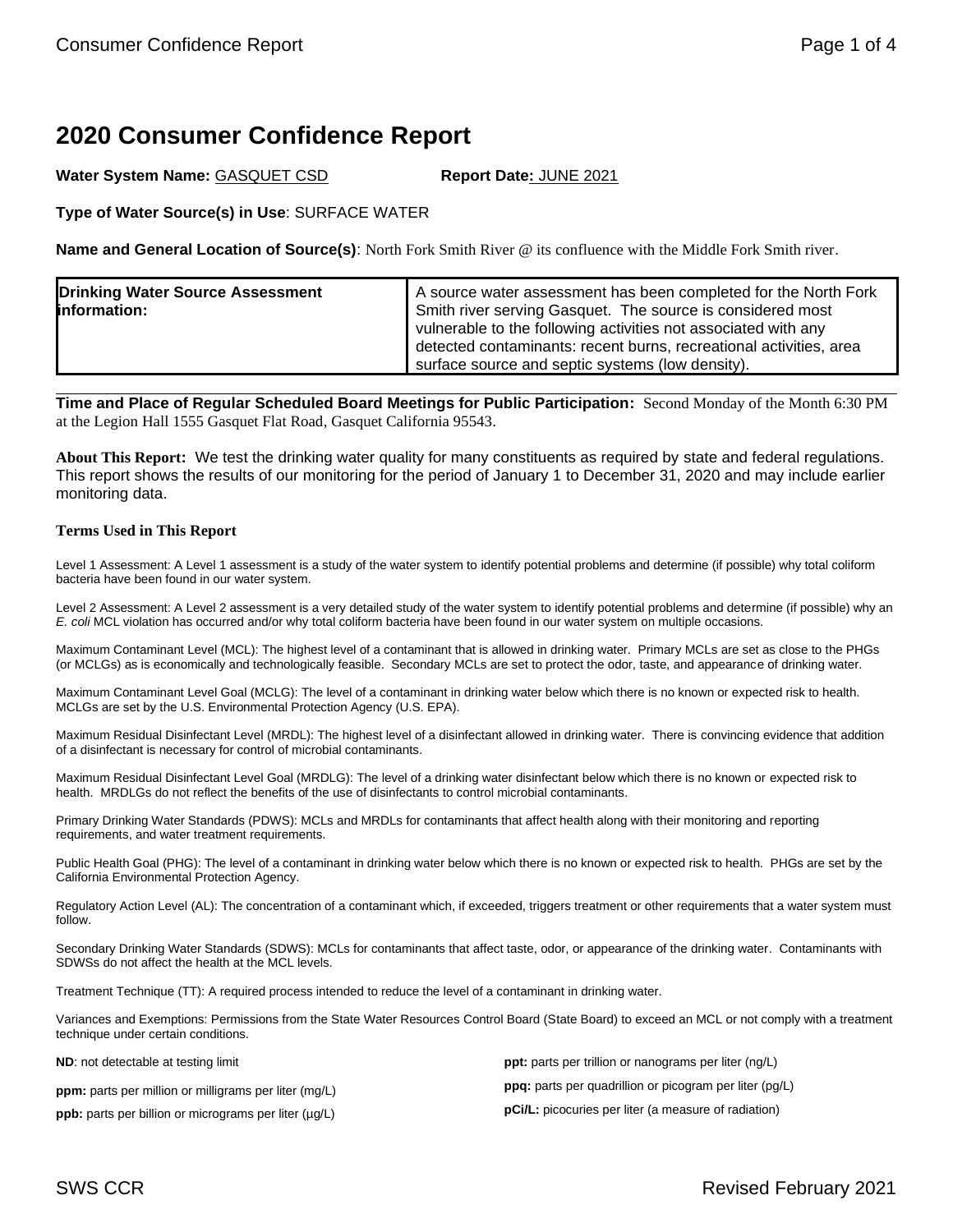#### **Sources of Drinking Water and Contaminants that May Be Present in Source Water**

The sources of drinking water (both tap water and bottled water) include rivers, lakes, streams, ponds, reservoirs, springs, and wells. As water travels over the surface of the land or through the ground, it dissolves naturally-occurring minerals and, in some cases, radioactive material, and can pick up substances resulting from the presence of animals or from human activity.

Contaminants that may be present in source water include:

- Microbial contaminants, such as viruses and bacteria, that may come from sewage treatment plants, septic systems, agricultural livestock operations, and wildlife.
- Inorganic contaminants, such as salts and metals, that can be naturally-occurring or result from urban stormwater runoff, industrial or domestic wastewater discharges, oil and gas production, mining, or farming.
- Pesticides and herbicides, that may come from a variety of sources such as agriculture, urban stormwater runoff, and residential uses.
- Organic chemical contaminants, including synthetic and volatile organic chemicals, that are byproducts of industrial processes and petroleum production, and can also come from gas stations, urban stormwater runoff, agricultural application, and septic systems.
- Radioactive contaminants, that can be naturally-occurring or be the result of oil and gas production and mining activities.

### **Regulation of Drinking Water and Bottled Water Quality**

In order to ensure that tap water is safe to drink, the U.S. EPA and the State Board prescribe regulations that limit the amount of certain contaminants in water provided by public water systems. The U.S. Food and Drug Administration regulations and California law also establish limits for contaminants in bottled water that provide the same protection for public health.

### **About Your Drinking Water Quality**

Tables 1, 2, 3, 4, 5, and 6 list all of the drinking water contaminants that were detected during the most recent sampling for the constituent. The presence of these contaminants in the water does not necessarily indicate that the water poses a health risk. The State Board allows us to monitor for certain contaminants less than once per year because the concentrations of these contaminants do not change frequently. Some of the data, though representative of the water quality, are more than one year old. Any violation of an AL, MCL, MRDL, or TT is asterisked. Additional information regarding the violation is provided later in this report.

#### **Table 1. Sampling Results Showing the Detection of Coliform Bacteria**

| <b>Microbiological Contaminants</b><br>(complete if bacteria<br>detected) | Highest No. of<br><b>Detections</b> | No. of Months<br>in Violation | <b>MCL</b> | <b>MCLG</b> | <b>Typical Source of Bacteria</b>       |
|---------------------------------------------------------------------------|-------------------------------------|-------------------------------|------------|-------------|-----------------------------------------|
| <b>Total Coliform Bacteria</b><br>(state Total Coliform Rule)             | (0)                                 | (0)                           | (0)        | (0)         | Naturally present in the<br>environment |
| Fecal Coliform or E. coli<br>(state Total Coliform Rule)                  | (0)                                 | (0)                           | (0)        | (0)         | Human and animal fecal<br>waste         |
| E. coli (federal Revised Total<br>Coliform Rule)                          | (0)                                 | (0)                           | (0)        | (0)         | Human and animal fecal<br>waste         |

(a) Two or more positive monthly samples is a violation of the MCL

(b) Routine and repeat samples are total coliform-positive and either is *E. coli*-positive or system fails to take repeat samples following *E. coli*-positive routine sample or system fails to analyze total coliform-positive repeat sample for *E. coli*.

#### **Table 2. Sampling Results Showing the Detection of Lead and Copper**

| Lead and Copper<br>(complete if lead or<br>copper detected in<br>the last sample set) | Sample Date | No. of<br>Samples<br>Collected | 90th Percentile<br>Level<br>Detected | No. Sites<br>Exceeding<br>AL | AL                      | <b>PHG</b> | No. of Schools<br>Requesting<br>Lead Sampling | <b>Typical Source of</b><br>Contaminant                                                                                                   |
|---------------------------------------------------------------------------------------|-------------|--------------------------------|--------------------------------------|------------------------------|-------------------------|------------|-----------------------------------------------|-------------------------------------------------------------------------------------------------------------------------------------------|
| Lead (ppb)                                                                            | 8/22/2020   | (5)                            | .002                                 | (1)                          | 15                      | 0.2        | (1)                                           | Internal corrosion of<br>household water plumbing<br>systems; discharges from<br>industrial manufacturers:<br>erosion of natural deposits |
| Copper (ppm)                                                                          | 8/22/2020   | (5)                            | .056                                 | (0)                          | $\mathsf{L}.\mathsf{3}$ | 0.3        | N/A                                           | Internal corrosion of<br>household plumbing<br>systems; erosion of<br>natural deposits; leaching<br>from wood preservatives               |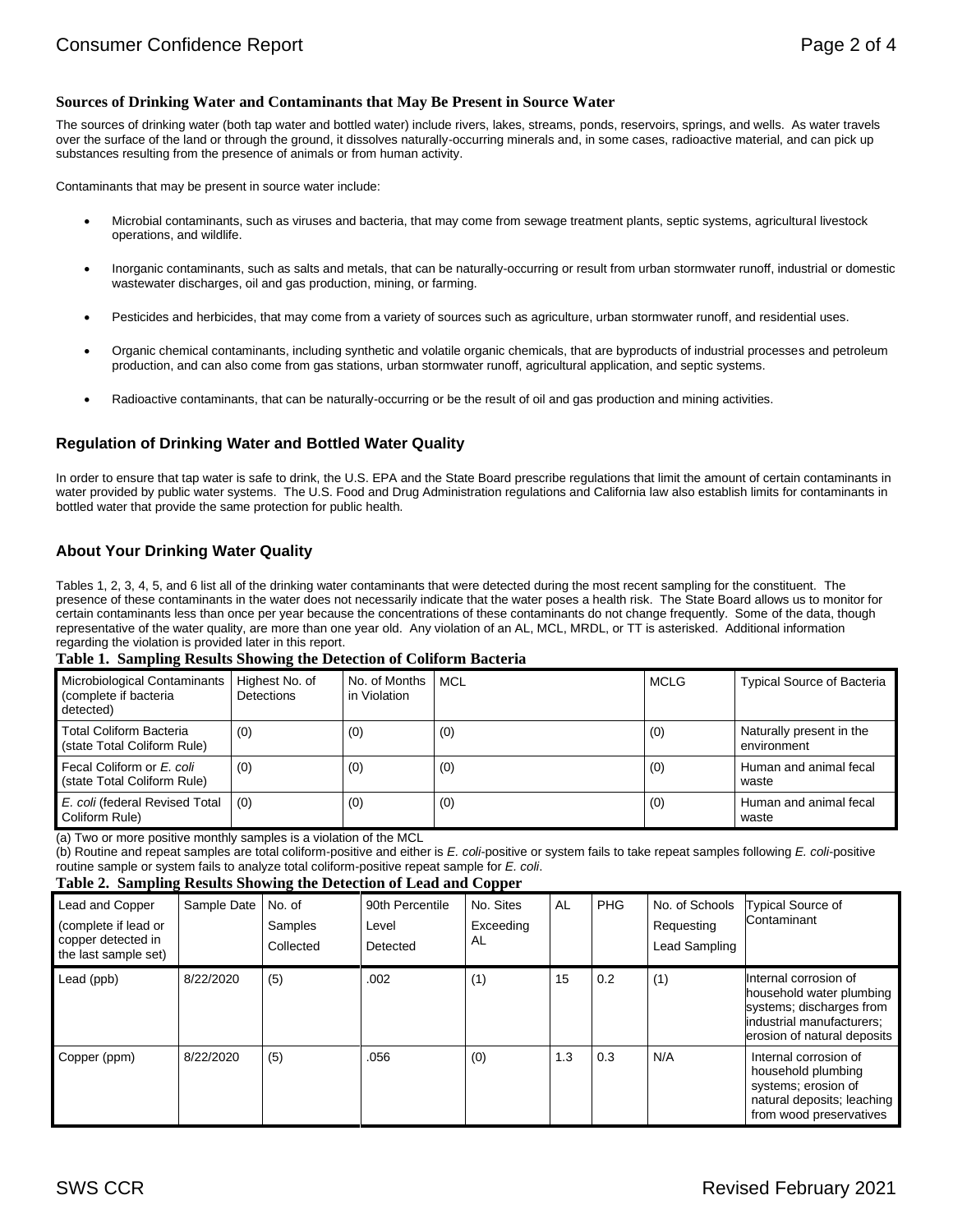# **Table 3. Sampling Results for Sodium and Hardness**

| Chemical or Constituent (and<br>reporting units) | Sample Date | Level Detected | Range of<br>Detections | <b>MCL</b> | PHG (MCLG) | <b>Typical Source of Contaminant</b>                                                                                          |
|--------------------------------------------------|-------------|----------------|------------------------|------------|------------|-------------------------------------------------------------------------------------------------------------------------------|
| Sodium (ppm)                                     | 2014        | 2.2            |                        | None       | None       | Salt present in the water and is<br>generally naturally occurring                                                             |
| Hardness (ppm)                                   | 2014        | 82             |                        | None       | None       | Sum of polyvalent cations<br>present in the water, generally<br>magnesium and calcium, and<br>are usually naturally occurring |

## **Table 4. Detection of Contaminants with a Primary Drinking Water Standard**

| <b>GROSS ALPHA</b>      | 2005 | ND        | 15Ci/L        | NA           | Decay of natural deposits                                                |
|-------------------------|------|-----------|---------------|--------------|--------------------------------------------------------------------------|
| <b>RADIUM</b>           | 2007 | 0.17pCi/1 | 5pCi/L        | $\mathbf{0}$ | Decay of natural deposits                                                |
| <b>ARSENIC</b>          | 2014 | ND        | 10PPB         | 4PPB         | Leaching of natural deposits                                             |
| <b>ABESTOS</b>          | 2010 | ND        | 7 mlf         | 7 mlf        | Corrosion of asbestos-cement water pipe.                                 |
| <b>BARIUM</b>           | 2014 | .005      | 1 ppm         | 2 ppm        | Leaching of natural deposits.                                            |
| <b>CHRORMIUM</b>        | 2014 | 2.3ppb    | 50 ppb        | 100ppb       | Erosion of natural deposits.                                             |
| <b>NICKEL</b>           | 2014 | 4.6ppb    | 100ppb        | 12ppb        | Erosion of natural deposits.                                             |
| <b>NITRATE</b>          | 2020 | ND        | 45ppm         | 45ppm        | Erosion of natural deposits.                                             |
| <b>NITRITE</b>          | 2019 | $\rm ND$  | 1.0           | 1.0          | Leaching from septic tanks, sewage and<br>erosion from natural deposits. |
| <b>PERCHLORATE</b>      | 2015 | <b>ND</b> | 6ppb          | 6ppb         | Environmental contamination.                                             |
| <b>PERCHLORATE</b>      | 2015 | ND        | 6ppb          | 6ppb         | Environmental contamination.                                             |
| <b>TRIHALOMETHANES</b>  | 2020 | 22        | <b>80 PPB</b> |              | Products of drinking water disinfection.                                 |
| <b>HALOACETIC ACIDS</b> | 2020 | 7.9       | <b>60 PPB</b> |              | Chemicals that can form as a result of<br>water treatment.               |

# **Table 5. Detection of Contaminants with a Secondary Drinking Water Standard**

| <b>Chemical or Constituent (and</b><br>reporting units) | <b>Sample</b><br>Date | <b>Level Detected</b> | Range of<br><b>Detections</b> | <b>SMCL</b> | PHG (MCLG) | <b>Typical Source of</b><br>Contaminant                               |
|---------------------------------------------------------|-----------------------|-----------------------|-------------------------------|-------------|------------|-----------------------------------------------------------------------|
| <b>CHLORIDE</b>                                         | 2014                  | $3.4$ ppm             |                               | $500$ ppm   | <b>NA</b>  | Runoff, leaching of<br>natural deposits                               |
| <b>IRON</b>                                             | 2014                  | ND                    |                               | $300$ ppm   | NA         | Leaching of natural<br>deposits                                       |
| <b>MANGANESE</b>                                        | 2014                  | ND                    |                               | $50$ ppb    | <b>NA</b>  | Leaching of Natural<br>deposits                                       |
| <b>TOTAL DISOLVED SOLIDS</b>                            | 2014                  | $91$ ppm              |                               | $1000$ ppm  | NA         | Runoff, leaching of<br>natural deposits                               |
| TOTAL ORGANIC CARBON                                    | 2020                  | $.034$ ppm            |                               | $0.30$ mg/L |            | Level of organic<br>molecules or<br>contaminants in purified<br>water |

# Table 6. **Detection of Unregulated Contaminants**

| Chemical or Constituent (and   Sample Date   Level Detected<br>reporting units) |     |     | Range of<br>Detections | <b>Notification Level</b> | Health Effects Language |
|---------------------------------------------------------------------------------|-----|-----|------------------------|---------------------------|-------------------------|
| <b>NONE</b>                                                                     | N/A | N/A | N/A                    | N/A                       | N/A                     |